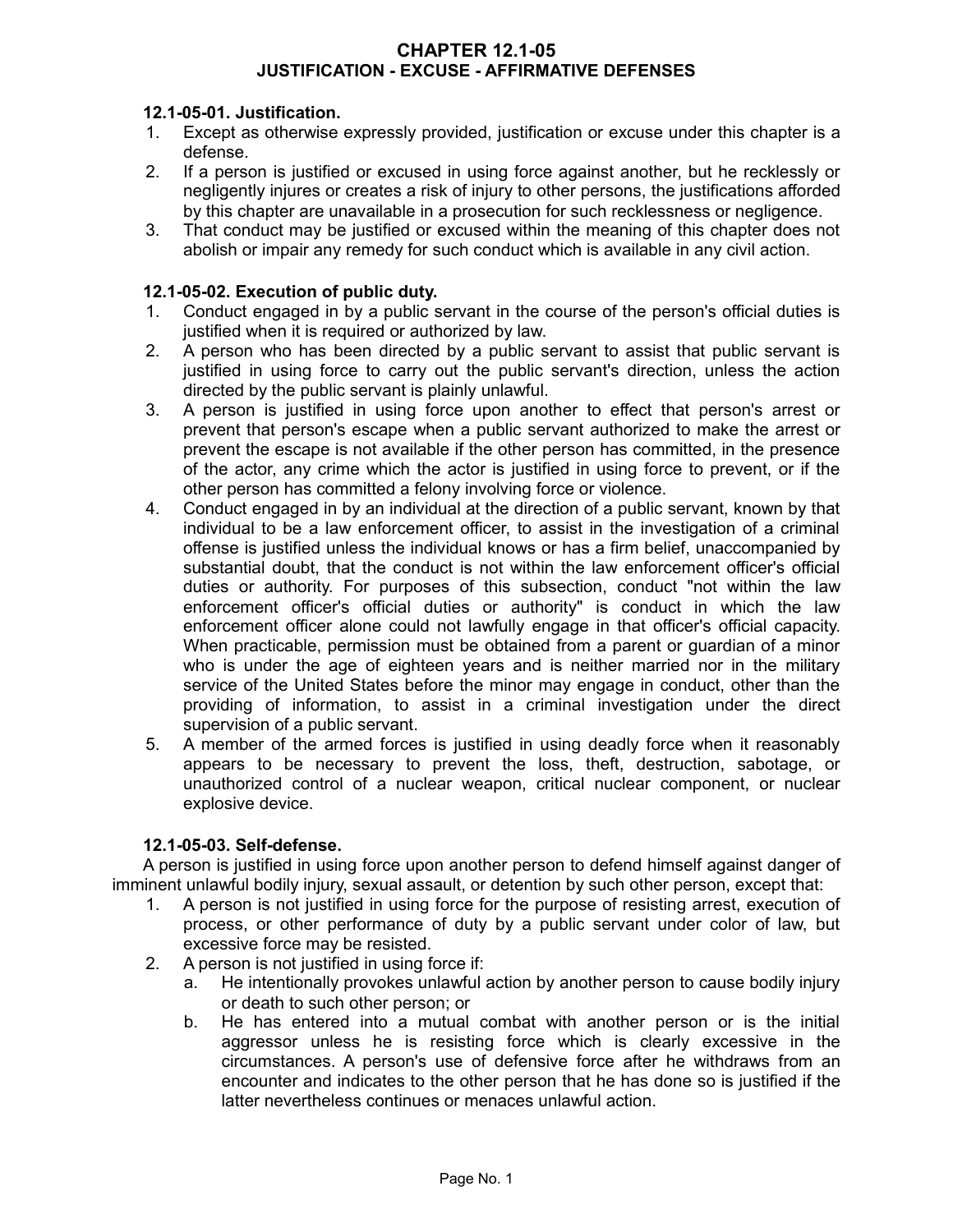## **12.1-05-04. Defense of others.**

A person is justified in using force upon another person in order to defend anyone else if:

- 1. The person defended would be justified in defending himself; and
- 2. The person coming to the defense has not, by provocation or otherwise, forfeited the right of self-defense.

#### **12.1-05-05. Use of force by persons with parental, custodial, or similar responsibilities.**

The use of force upon an individual is justified under any of the following circumstances:

- 1. Except as provided in section 15.1-19-02, a parent, guardian, or other person responsible for the care and supervision of a minor, or other person responsible for the care and supervision of a minor for a special purpose, or person acting at the direction of any of the foregoing persons, may use reasonable force upon the minor for the purpose of safeguarding or promoting the minor's welfare, including prevention and punishment of the minor's misconduct, and the maintenance of proper discipline.
	- a. If the person using reasonable force for the prevention and punishment of the minor's misconduct or the maintenance of proper discipline is a paid caregiver, that person must be acting under written direction of the parent or guardian of the minor.
	- b. The reasonable force may be used for this purpose, regardless of whether the reasonable force is "necessary" as required by subsection 1 of section 12.1-05-07.
	- c. The reasonable force used may not create a substantial risk of death, serious bodily injury, disfigurement, or gross degradation.
- 2. A guardian or other person responsible for the care and supervision of an individual who is incompetent, or a person acting at the direction of the guardian or responsible person, may use reasonable force upon the individual for the purpose of safeguarding or promoting the welfare of the individual, including the prevention of the individual's misconduct or, if the individual is in a hospital or other institution for care and custody, for the purpose of maintaining reasonable discipline in the institution.
	- a. The force may be used for these purposes, regardless of whether the force is "necessary" as required by subsection 1 of section 12.1-05-07.
	- b. The force used may not create a substantial risk of death, serious bodily injury, disfigurement, or gross degradation.
- 3. A person responsible for the maintenance of order in a vehicle, train, vessel, aircraft, or other carrier, or in a place in which others are assembled, or a person acting at the responsible person's direction, may use force to maintain order.
- 4. A duly licensed physician, or a person acting at a duly licensed physician's direction, may use force in order to administer a recognized form of treatment to promote the physical or mental health of a patient if the treatment is administered:
	- a. In an emergency;
	- b. With the consent of the patient, or, if the patient is a minor or an individual who is incompetent, with the consent of the patient's parent, guardian, or other person entrusted with the patient's care and supervision; or
	- c. By order of a court of competent jurisdiction.
- 5. A person may use force upon an individual about to commit suicide or suffer serious bodily injury, to prevent the death or serious bodily injury of that individual.

## **12.1-05-06. Use of force in defense of premises and property.**

Force is justified if it is used to prevent or terminate an unlawful entry or other trespass in or upon premises, or to prevent an unlawful carrying away or damaging of property.

## **12.1-05-07. Limits on the use of force - Excessive force - Deadly force.**

1. An individual is not justified in using more force than is necessary and appropriate under the circumstances.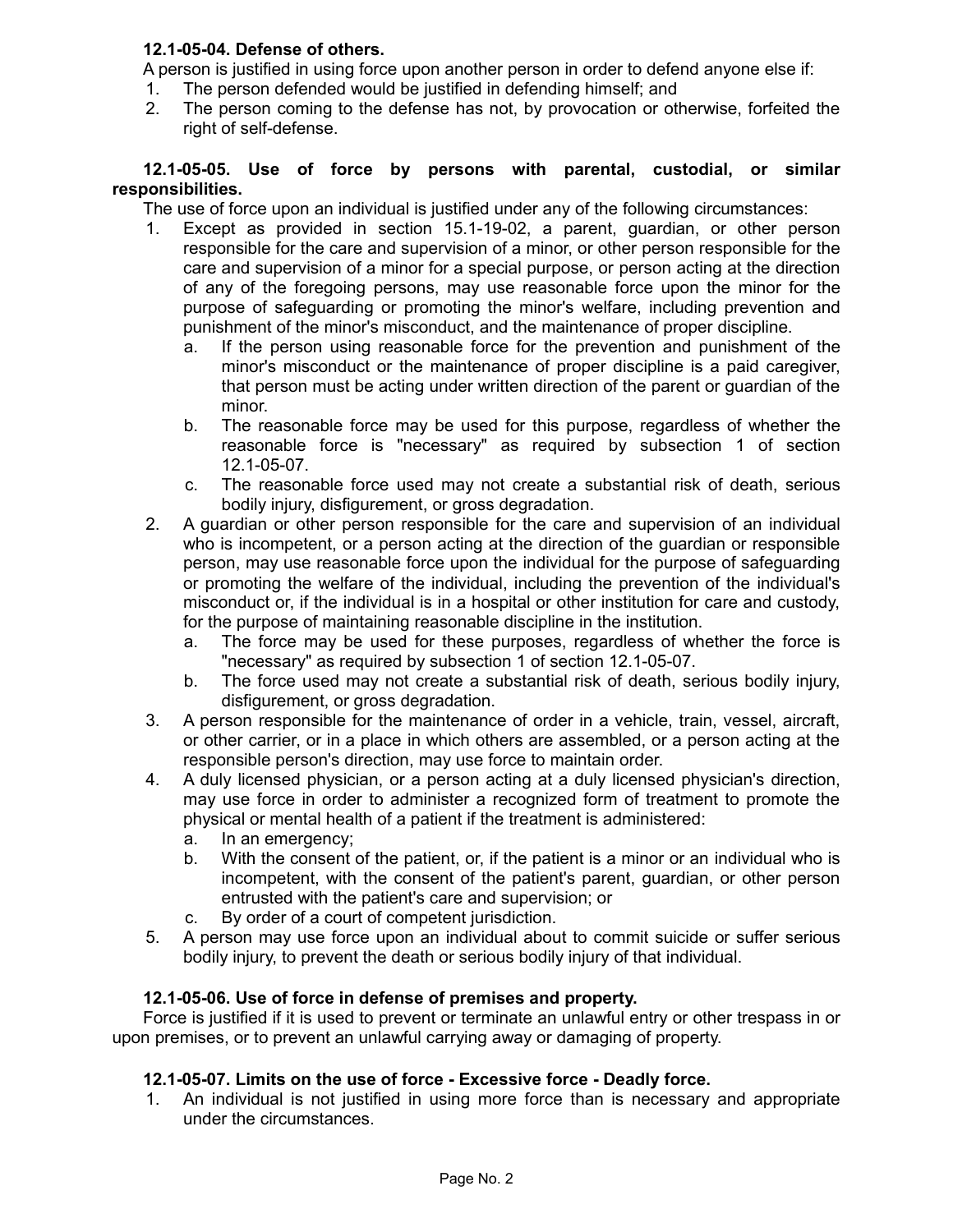- 2. Deadly force is justified in the following instances:
	- a. When it is expressly authorized by law or occurs in the lawful conduct of war.
	- b. When used in lawful self-defense, or in lawful defense of others, if such force is necessary to protect the actor or anyone else against death, serious bodily injury, or the commission of a felony involving violence. The use of deadly force is not justified if it can be avoided, with safety to the actor and others, by retreat or other conduct involving minimal interference with the freedom of the individual menaced. An individual seeking to protect another individual must, before using deadly force, try to cause the other individual to retreat, or otherwise comply with the requirements of this provision, if safety can be obtained thereby. However, the duty to retreat or avoid force does not apply under the following circumstances:
		- (1) A public servant justified in using force in the performance of the public servant's duties or an individual justified in using force in assisting the public servant need not desist from the public servant's or individual's efforts because of resistance or threatened resistance by or on behalf of the other individual against whom the public servant's or individual's action is directed; and
		- (2) An individual who is not engaged in an unlawful activity that gives rise to the need for the use of deadly force and has not provoked the individual against whom the deadly force is used, unless the circumstances in subdivision b of subsection 2 of section 12.1-05-03 apply, is not required to retreat within or from any place the individual otherwise is legally allowed to be.
	- c. When used by an individual in possession or control of a dwelling, place of work, motor vehicle, or an occupied motor home or travel trailer as defined in section 39-01-01, or by an individual who is licensed or privileged to be there, if the force is necessary to prevent commission of arson, burglary, robbery, or a felony involving violence upon or in the dwelling, place of work, motor vehicle, or occupied motor home or travel trailer, and the use of force other than deadly force for these purposes would expose any individual to substantial danger of serious bodily injury.
	- d. When used by a public servant authorized to effect arrests or prevent escapes, if the force is necessary to effect an arrest or to prevent the escape from custody of an individual who has committed or attempted to commit a felony involving violence, or is attempting to escape by the use of a deadly weapon, or has otherwise indicated that the individual is likely to endanger human life or to inflict serious bodily injury unless apprehended without delay.
	- e. When used by a guard or other public servant, if the force is necessary to prevent the escape of a prisoner from a detention facility, unless the guard or public servant knows that the prisoner is not an individual as described in subdivision d. A detention facility is any place used for the confinement, pursuant to a court order, of an individual charged with or convicted of an offense, charged with being or adjudicated a juvenile delinquent, held for extradition, or otherwise confined under court order.
	- f. When used by a duly licensed physician, or an individual acting at the physician's direction, if the force is necessary to administer a recognized form of treatment to promote the physical or mental health of a patient and if the treatment is administered in an emergency; with the consent of the patient, or, if the patient is a minor or an incompetent person, with the consent of the patient's parent, guardian, or other person entrusted with the patient's care and supervision; or by order of a court of competent jurisdiction.
	- g. When used by an individual who is directed or authorized by a public servant, and who does not know that the public servant is not authorized to use deadly force under the circumstances.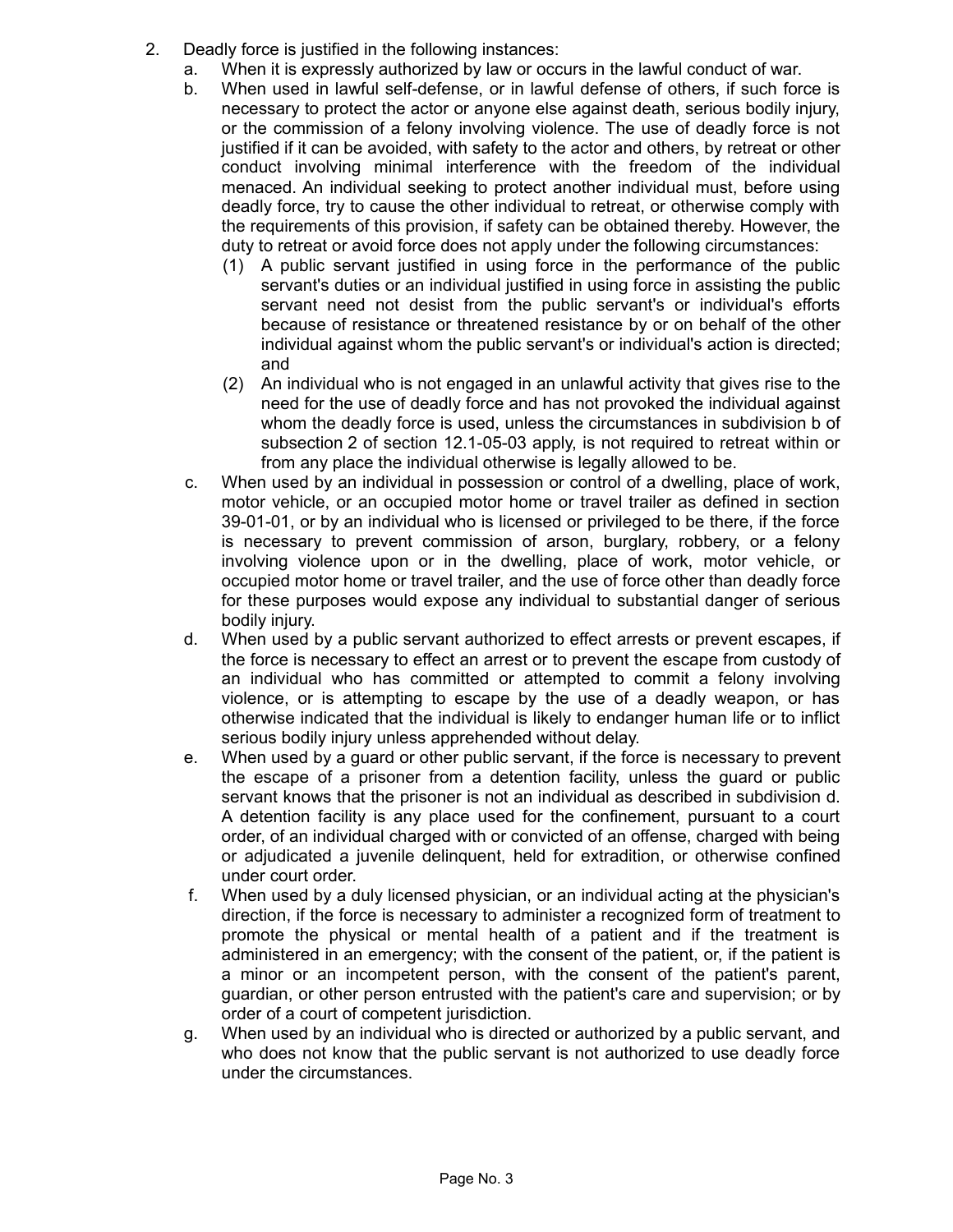## **12.1-05-07.1. Use of deadly force - Presumption of fear of death or serious bodily injury.**

- 1. An individual is presumed to have held a reasonable fear of imminent peril of death or serious bodily injury to that individual or another when using deadly force if:
	- a. The individual against whom the deadly force was used was in the process of unlawfully and forcibly entering, or had unlawfully and forcibly entered and remains within a dwelling, place of work, or occupied motor home or travel trailer as defined in section 39-01-01, or if the individual had removed or was attempting to remove another against that individual's will from the dwelling, place of work, or occupied motor home or travel trailer as defined in section 39-01-01; and
	- b. The individual who uses deadly force knew or had reason to believe that an unlawful and forcible entry or unlawful and forcible act was occurring or had occurred.
- 2. The presumption in subsection 1 may be rebutted by proof beyond a reasonable doubt that the individual who used the deadly force did not have a reasonable fear of imminent peril of death or serious bodily injury to that individual or another.
- 3. The presumption in subsection 1 does not apply if the court finds that any of the following have occurred:
	- a. The individual against whom the deadly force is used has the right to be in or is a lawful resident of the dwelling, place of work, or occupied motor home or travel trailer as defined in section 39-01-01, including an owner, lessee, or titleholder, and there is not a temporary or permanent domestic violence protection order or any other order of no contact against that individual;
	- b. The individual removed or sought to be removed is a child or grandchild, or is otherwise in the lawful custody or under the lawful guardianship of, the individual against whom the deadly force is used;
	- c. The individual who uses deadly force is engaged in the commission of a crime or is using the dwelling, place of work, or occupied motor home or travel trailer as defined in section 39-01-01 to further the commission of a crime; or
	- d. The individual against whom the deadly force is used is a law enforcement officer who enters or attempts to enter a dwelling, place of work, or occupied motor home or travel trailer as defined in section 39-01-01 in the performance of official duties and the officer provided identification, if required, in accordance with any applicable law or warrant from a court, or if the individual using force knew or reasonably should have known that the individual entering or attempting to enter was a law enforcement officer.

# **12.1-05-07.2. Immunity from civil liability for justifiable use of force.**

- 1. An individual who uses force as permitted under this chapter is immune from civil liability for the use of the force to the individual against whom force was used or to that individual's estate unless that individual is a law enforcement officer who was acting in the performance of official duties and the officer provided identification, if required, in accordance with any applicable law or warrant from a court, or if the individual using force knew or reasonably should have known that the individual was a law enforcement officer.
- 2. The court shall award loss of income, reasonable attorney's fees, court costs, and disbursements incurred by the defendant in defense of any civil action brought by a plaintiff if the court finds that the defendant is immune from civil liability as provided in subsection 1.

## **12.1-05-08. Excuse.**

A person's conduct is excused if he believes that the facts are such that his conduct is necessary and appropriate for any of the purposes which would establish a justification or excuse under this chapter, even though his belief is mistaken. However, if his belief is negligently or recklessly held, it is not an excuse in a prosecution for an offense for which negligence or recklessness, as the case may be, suffices to establish culpability. Excuse under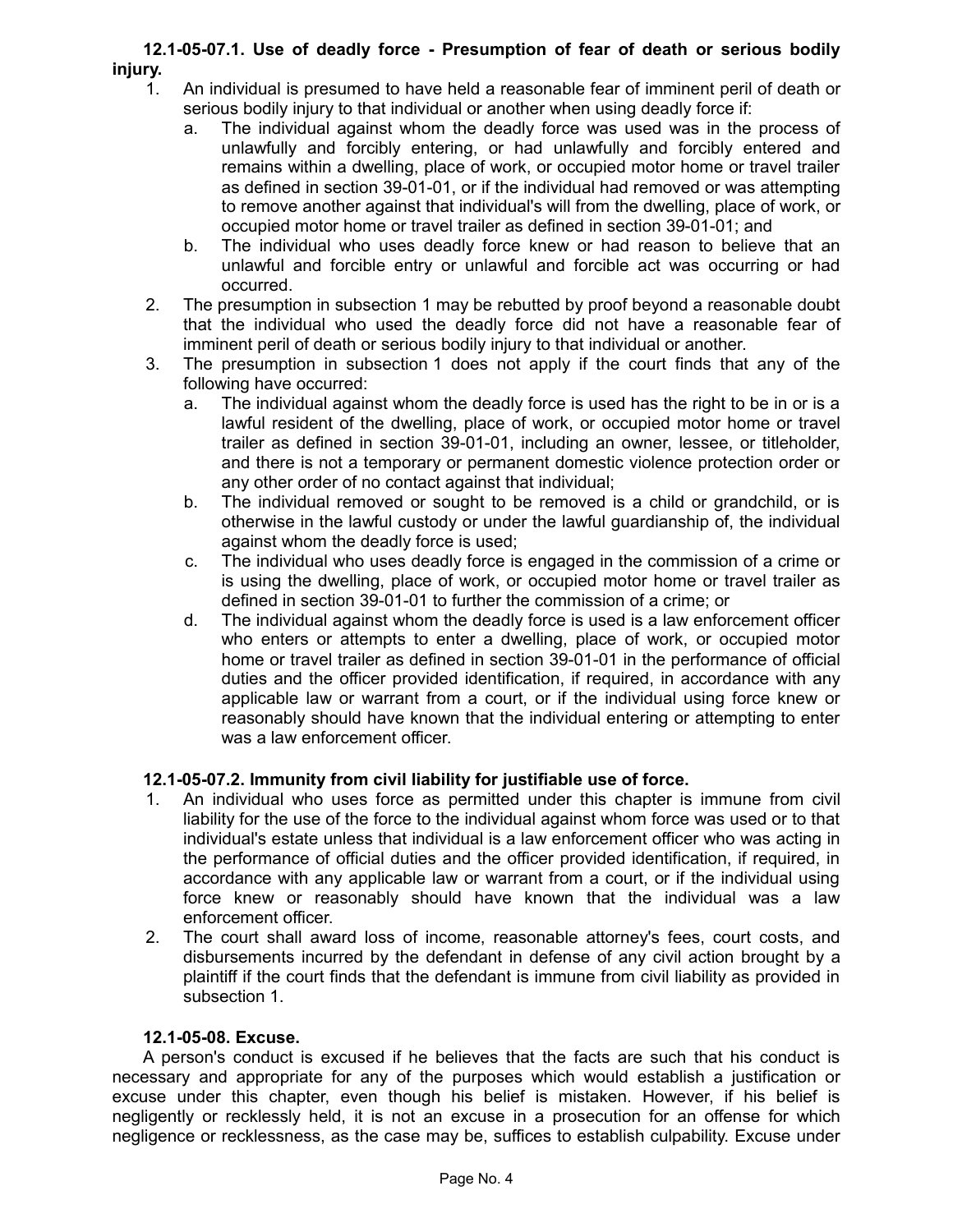this section is a defense or affirmative defense according to which type of defense would be established had the facts been as the person believed them to be.

### **12.1-05-09. Mistake of law.**

Except as otherwise expressly provided, a person's good faith belief that conduct does not constitute a crime is an affirmative defense if he acted in reasonable reliance upon a statement of the law contained in:

- 1. A statute or other enactment.
- 2. A judicial decision, opinion, order, or judgment.
- 3. An administrative order or grant of permission.
- 4. An official interpretation of the public servant or body charged by law with responsibility for the interpretation, administration, or enforcement of the law defining the crime.

#### **12.1-05-10. Duress.**

- 1. In a prosecution for any offense, it is an affirmative defense that the actor engaged in the proscribed conduct because he was compelled to do so by threat of imminent death or serious bodily injury to himself or to another. In a prosecution for an offense which does not constitute a felony, it is an affirmative defense that the actor engaged in the proscribed conduct because he was compelled to do so by force or threat of force. Compulsion within the meaning of this section exists only if the force, threat, or circumstances are such as would render a person of reasonable firmness incapable of resisting the pressure.
- 2. The defense defined in this section is not available to a person who, by voluntarily entering into a criminal enterprise, or otherwise, willfully placed himself in a situation in which it was foreseeable that he would be subjected to duress. The defense is also unavailable if he was negligent in placing himself in such a situation, whenever negligence suffices to establish culpability for the offense charged.

### **12.1-05-11. Entrapment.**

- 1. It is an affirmative defense that the defendant was entrapped into committing the offense.
- 2. A law enforcement agent perpetrates an entrapment if, for the purpose of obtaining evidence of the commission of a crime, the law enforcement agent induces or encourages and, as a direct result, causes another person to engage in conduct constituting such a crime by employing methods of persuasion or inducement which create a substantial risk that such crime will be committed by a person other than one who is ready to commit it. Conduct merely affording a person an opportunity to commit an offense does not constitute entrapment.
- 3. In this section "law enforcement agent" includes personnel of federal and local law enforcement agencies as well as state agencies, and any person cooperating with such an agency.

## **12.1-05-12. Definitions.**

In this chapter:

- 1. "Deadly force" means force which a person uses with the intent of causing, or which he knows creates a substantial risk of causing, death or serious bodily injury. A threat to cause death or serious bodily injury, by the production of a weapon or otherwise, so long as the actor's intent is limited to creating an apprehension that he will use deadly force if necessary, does not constitute deadly force.
- 2. "Dwelling" means any building or structure, though movable or temporary, or a portion thereof, which is for the time being a person's home or place of lodging.
- 3. "Force" means physical action, threat, or menace against another, and includes confinement.